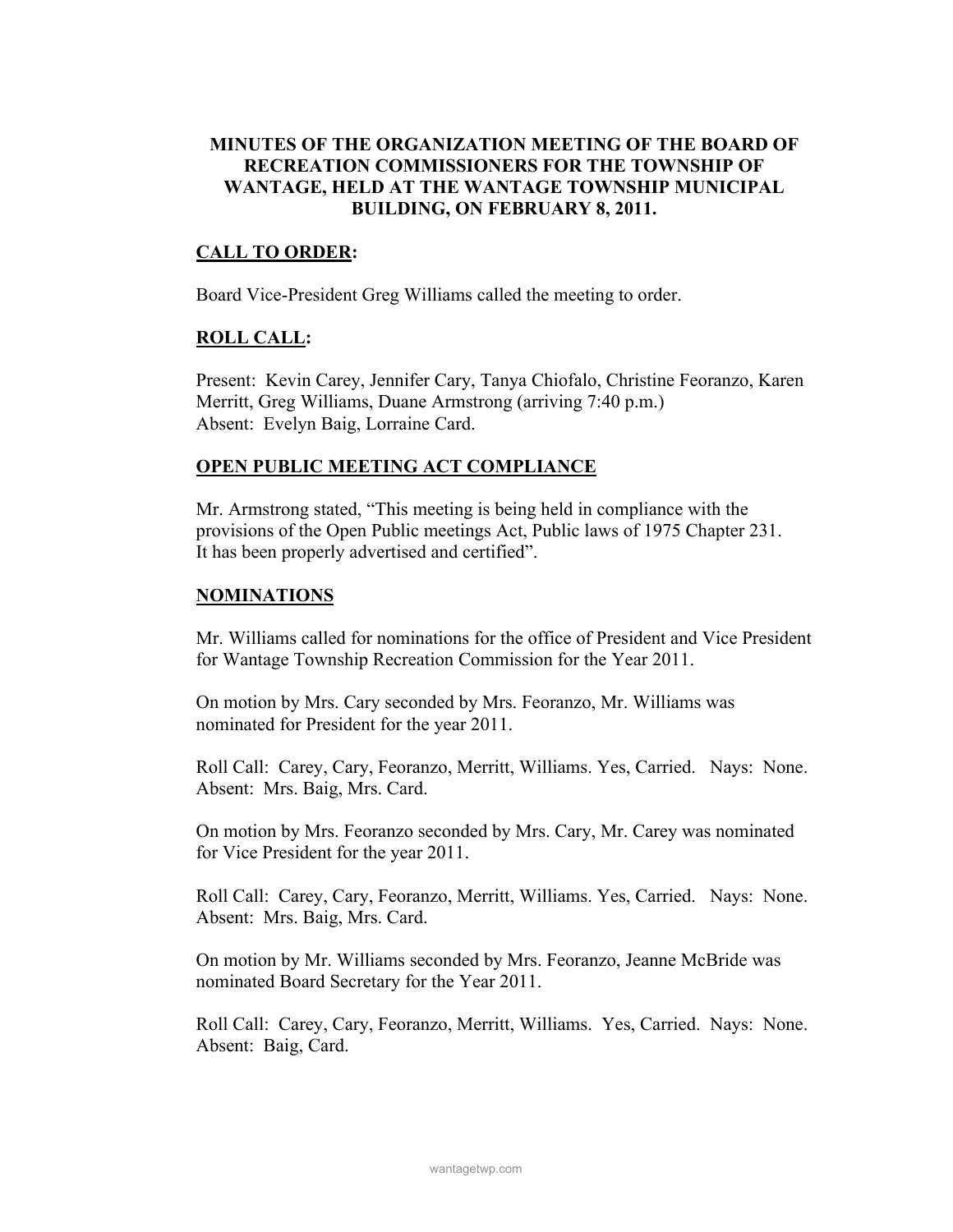# MEETING SCHEDULE AND NAMING THE OFFICIAL NEWSPAPERS FOR THE BOARD OF RECREATION COMMISSION.

Mr. Williams moved to establish the regular meeting nights of the Recreation Commission for calendar year 2011, and the first meeting of 2012, as per the attached resolution. Mrs. Feoranzo seconded the motion.

Roll Call: Carey, Cary, Feoranzo, Merritt, Williams. Yes, Carried. Nays: None. Absent: Baig, Card.

| Location: | Wantage Township Municipal Building, 888 Rt. 23, Wantage NJ |                             |                   |
|-----------|-------------------------------------------------------------|-----------------------------|-------------------|
|           | Date:                                                       |                             | Time:             |
|           | February 23, 2011                                           |                             | $7:30 \text{ pm}$ |
|           | March 23, 2011                                              |                             | $7:30 \text{ pm}$ |
|           | April 20, 2011                                              |                             | $7:30 \text{ pm}$ |
|           | May 25, 2011                                                |                             | $7:30 \text{ pm}$ |
|           | June 22, 2011                                               |                             | $7:30 \text{ pm}$ |
|           | July 27, 2011                                               |                             | $7:30 \text{ pm}$ |
|           | August 24, 2011                                             |                             | $7:30 \text{ pm}$ |
|           | September 28, 2011                                          |                             | $7:30 \text{ pm}$ |
|           | October 26, 2011                                            |                             | $7:30 \text{ pm}$ |
|           | November 30, 2011                                           |                             | $7:30 \text{ pm}$ |
|           | January 25, 2012                                            | <b>Organization Meeting</b> | $7:30 \text{ pm}$ |

Mr. Carey made the motion to name the New Jersey Herald and the New Jersey Sunday Herald the official newspapers for the Wantage Recreation Commission. Mrs. Cary seconded the motion. .

Roll Call: Carey, Cary, Feoranzo, Merritt, Williams. Yes, Carried. Nays: None. Absent: Baig, Card.

## OLD BUSINESS

#### Woodbourne Park Sign

Luke Loughery presented a copy of his design to be used as his Eagle Scout project for the Woodbourne Veterans Memorial Park sign. He also brought along a sample of the green reflective letters he will be using. Mrs. Feoranzo made the motion to approve the sign design and planter box. Mrs. Cary seconded the motion. Ayes: Armstrong, Carey, Cary, Feoranzo, Merritt, Williams. Nays: None. Absent: Baig, Card.

## High Point Midget Football

Mr. Carroll Quinn a resident of 46 Fernwood Road attended the meeting to discuss the lights and PA system on Field #8. Mr. Quinn explained that the lights shine into his home and game day music can be heard in his home.